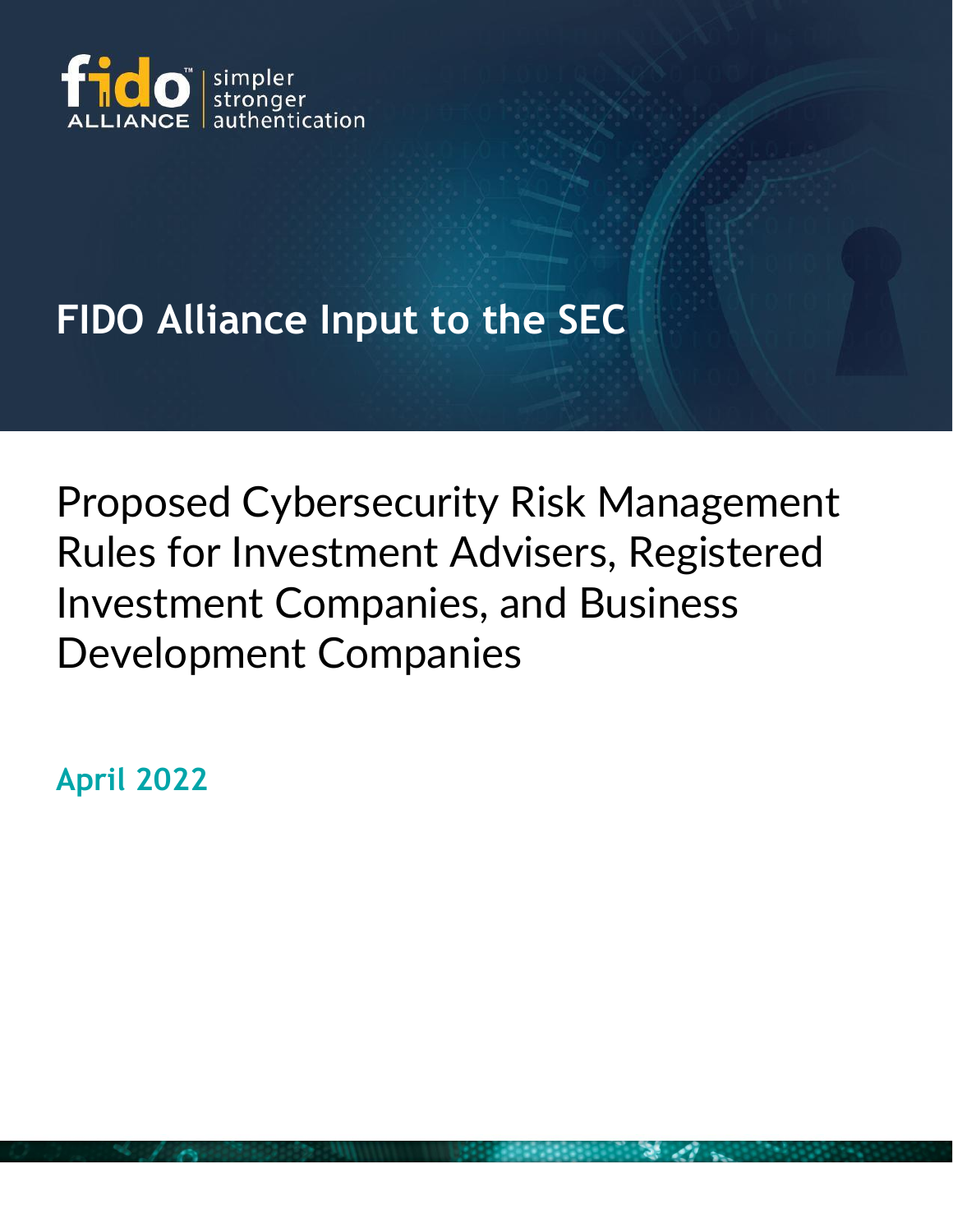

The Fast Identity Online (FIDO) Alliance welcomes the opportunity to provide comments to the Securities and Exchange Commission (SEC) on its Proposed Cybersecurity Risk Management Rules for Investment Advisers, Registered Investment Companies, and Business Development Companies - File Number S7-04-22.

The FIDO Alliance is a multi-stakeholder, public-private, industry standards development organization comprised of more than 300 companies and government agencies from around the world dedicated to the creation of standards and certification programs for Multi-Factor Authentication (MFA) and passwordless authentication, as well as remote identity verification.

Our 40+ board members, whose logos are included below, demonstrate the strength of the FIDO Alliance's leadership, as well as the diversity of its membership. Our members include leading firms in banking, payments, telecommunications, and fintech, as well as those in security, health care, and information technology.



The launch of the FIDO Alliance in 2012 – and the subsequent creation and mass adoption of FIDO authentication standards over the eight years that have followed – has helped to transform the authentication market, addressing concerns about the problems with passwords, as well as the increasing phishability of legacy, first-generation MFA tools like One Time Passwords (OTPs) while also enabling significant improvements in the usability of MFA.

Today, the FIDO2 standards have emerged as the de-facto best choice for implementers seeking to deploy phishingresistant authentication that is both more secure and also easier to use than legacy MFA tools.

As the White House's recent Federal Zero Trust Strategy notes, FIDO2's Web Authentication standard *"is supported today by nearly every major consumer device and an increasing number of popular cloud services."<sup>1</sup>* Apple, Google, and Microsoft have all embedded support for FIDO2 at the device, operating system, and browser level, enabling new models for deployment phishing-resistant MFA to be "built in" rather than "bolted on."

The increasing ubiquity of FIDO support in commercially available smartphones, laptops and other computing devices has created new options for consumer authentication that improve security, privacy, and usability.

<sup>1</sup> <https://zerotrust.cyber.gov/federal-zero-trust-strategy/>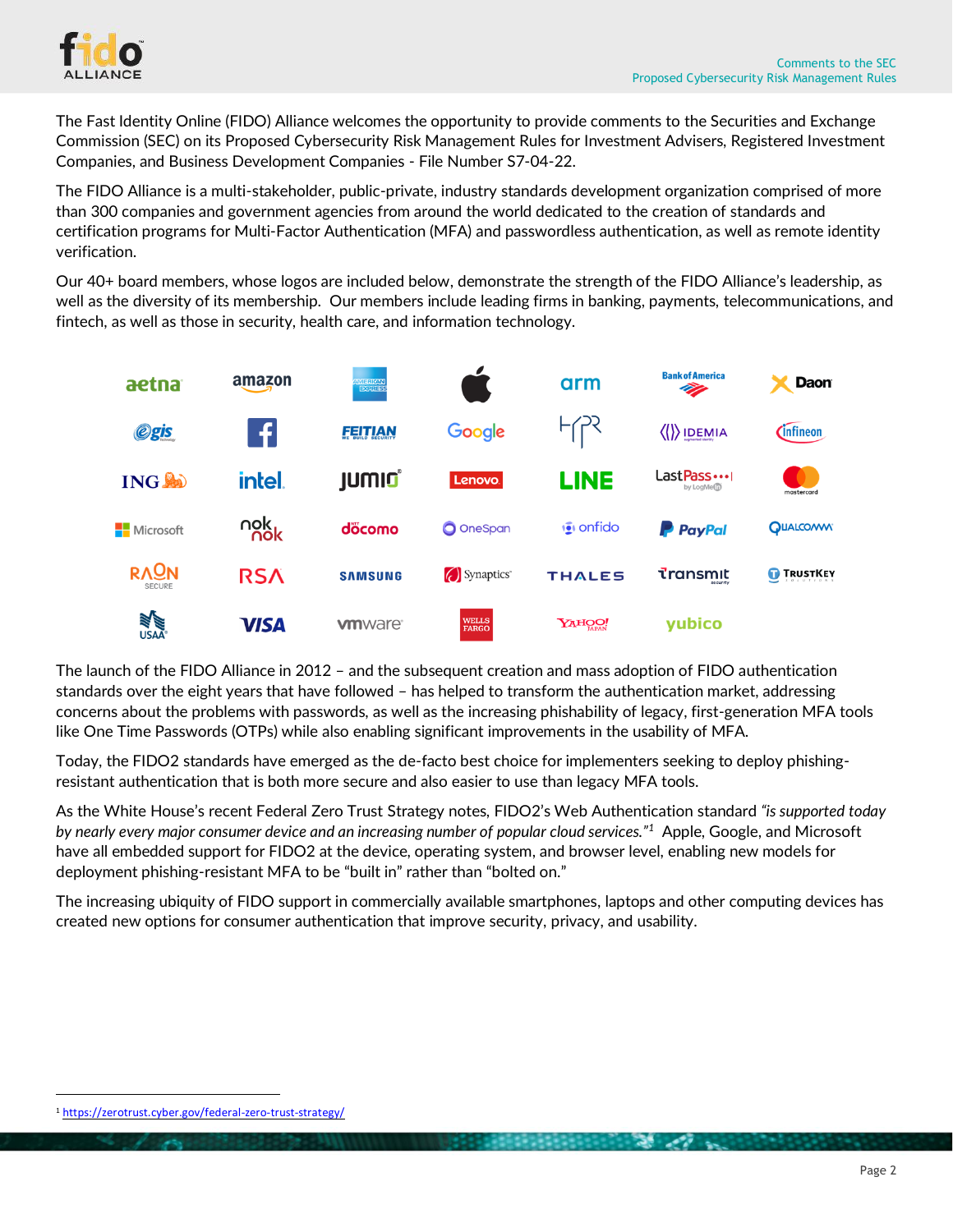

As the SEC considers new regulations here, we offer two comments:

**1. We were pleased to see the SEC call for the use of strong "authentication measures that require users to present a combination of two or more credentials for access verification."**

There is no such thing as a "secure" password these days. A key flaw of passwords is that shared secrets rarely stay secret. The website haveibeenpwned.com tracks accounts that have been compromised in a data breach. At present, there are more than 11.77 Billion "pwned" accounts representing more than 847 Million real world passwords exposed in data breaches. It is a security imperative for the United States to reduce the use of passwords alone for authentication and shift businesses and consumers to multi-factor and/or passwordless authentication.

## **2. The SEC should consider strengthening its language on authentication to call for phishing-resistant authentication – in line with recent guidance from the White House and CISA.**

We were pleased to see Footnote 40 in the draft regulations highlight the concerns about MFA methods that are based solely on SMS-delivery, and to see SEC note *"such methods may provide less security than other non-SMS based multi-factor authentication methods."* As we detail below, however, the SEC should go farther – and specifically call for the use of phishing-resistant authentication, in line with recent guidance from the White House and CISA.

SMS was never designed to be used for authentication, and NIST advised organizations to stop using SMS for authentication in 2016. However, many organizations continue to rely on SMS as a second factor because it is cheap and easy to deploy; with its use, criminals have continued to ramp up attacks against SMS-based authentication, particularly phishing attacks that look to trick victims into handing over the one-time passcodes that are sent to them via SMS.

Unfortunately, the SEC's guidance here on use of other non-SMS authentication methods does not go far enough. In recent years, criminals have found ways to easily compromises some other forms of MFA through phishing attacks, including one-time password (OTP) apps and those authenticators which ask users to approve a login through a push notification. As the White House's recent Zero Trust Strategy<sup>2</sup> noted:

*"MFA will generally protect against some common methods of gaining unauthorized account access, such as guessing weak passwords or reusing passwords obtained from a data breach. However, many approaches to multi-factor authentication will not protect against sophisticated phishing attacks, which can convincingly spoof official applications and involve dynamic interaction with users. Users can be fooled into providing a one-time code or responding to a security prompt that grants the attacker account access. These attacks can be fully automated and operate cheaply at significant scale."*

The White House has flagged an important point, which is that as criminals continue to evolve their attack methods, it is important that regulators update their regulations to reflect the current attack landscape. Today the risk is not just that SMS-based authenticators are compromised but that any authenticator based on shared secrets can be compromised through phishing attacks.

For this reason, the White House Strategy states: *"For agency staff, contractors, and partners, phishing-resistant MFA is required."* 

Per the White House Zero Trust Strategy:

*"Fortunately, there are phishing-resistant approaches to MFA that can defend against these attacks…the World Wide Web Consortium (W3C)'s open "Web Authentication" standard, another effective approach, is supported today by nearly every major consumer device and an increasing number of popular cloud services.*

**BELEVILLE AND AND LONG** 

<sup>2</sup> <https://zerotrust.cyber.gov/federal-zero-trust-strategy/#identity>